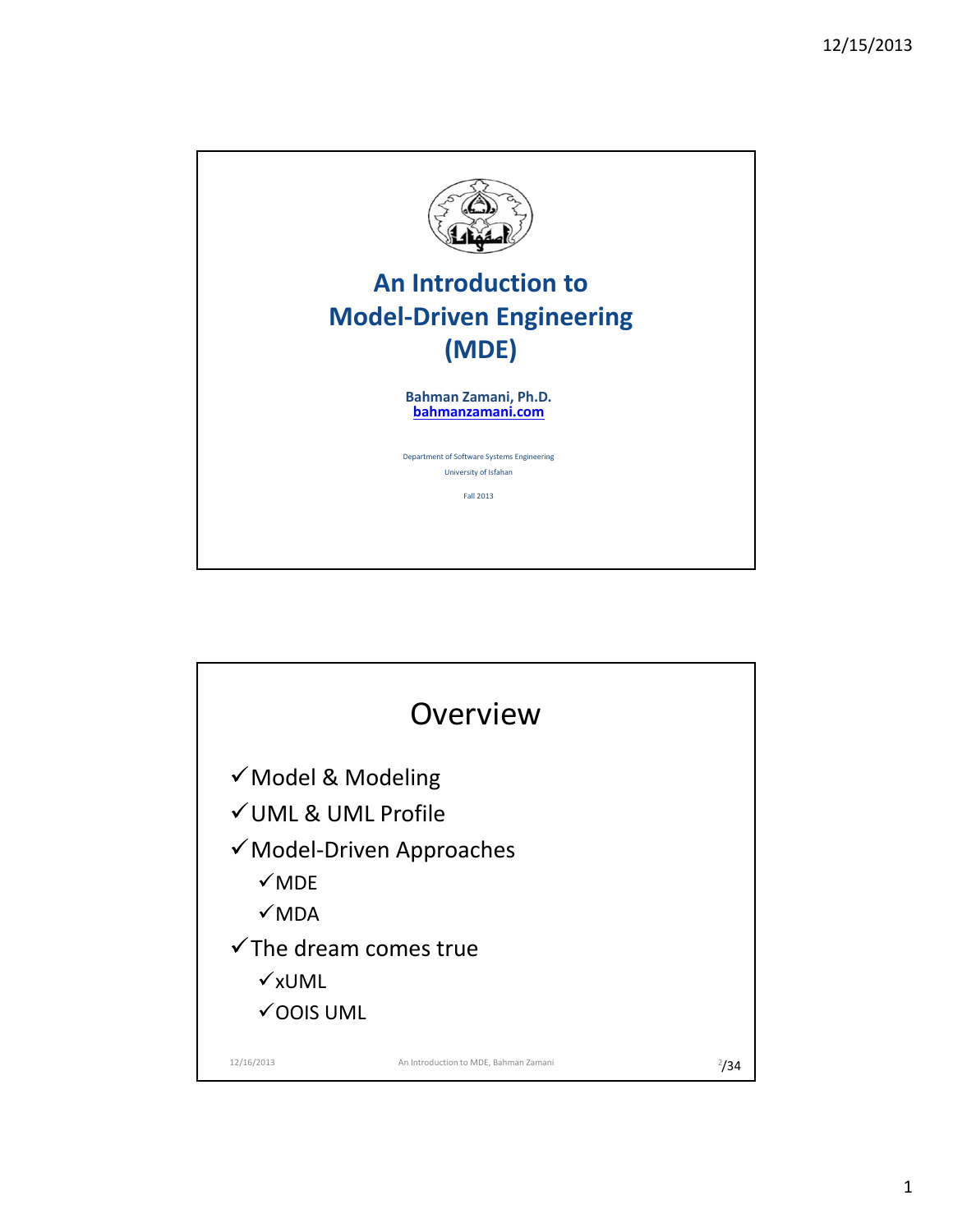

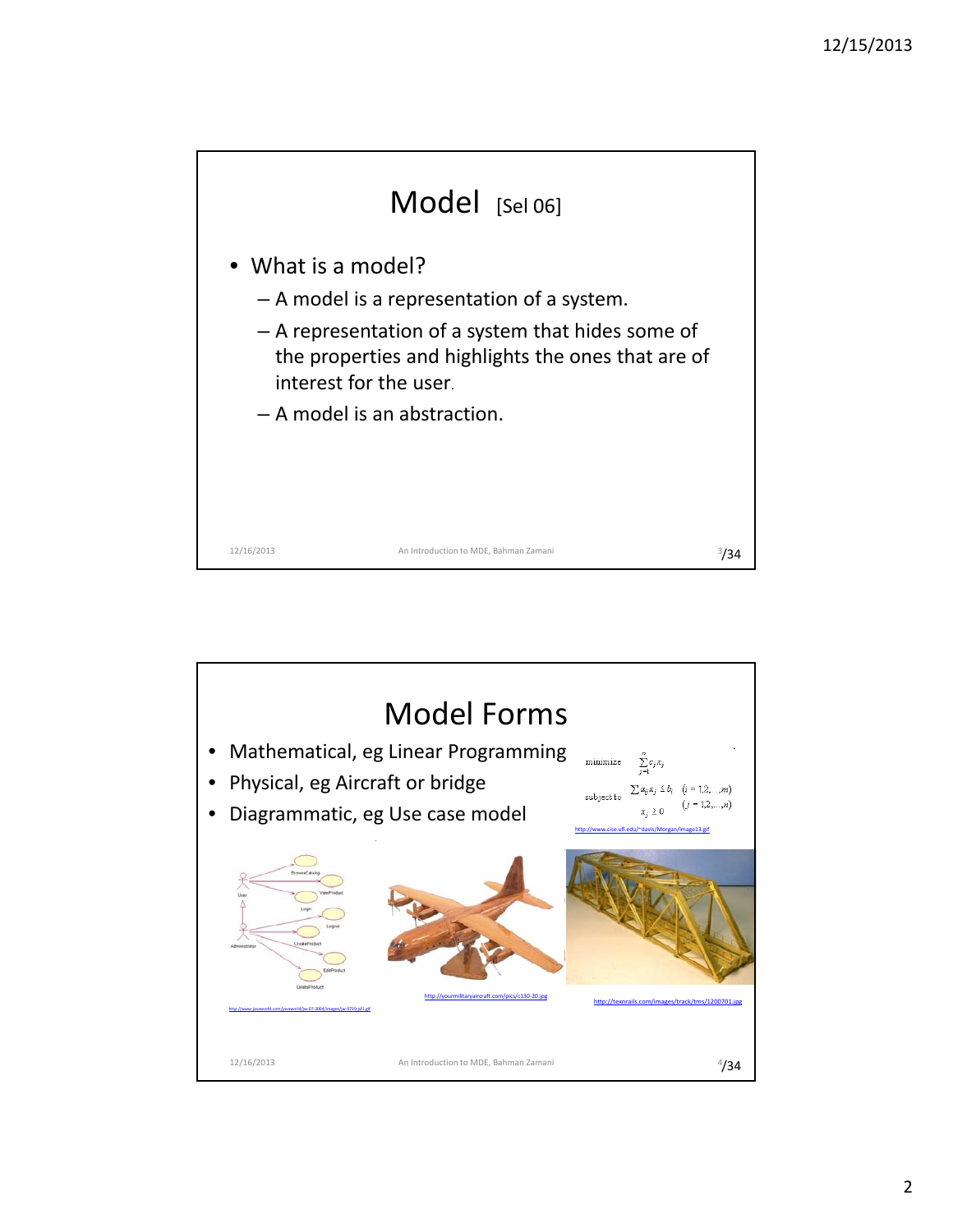

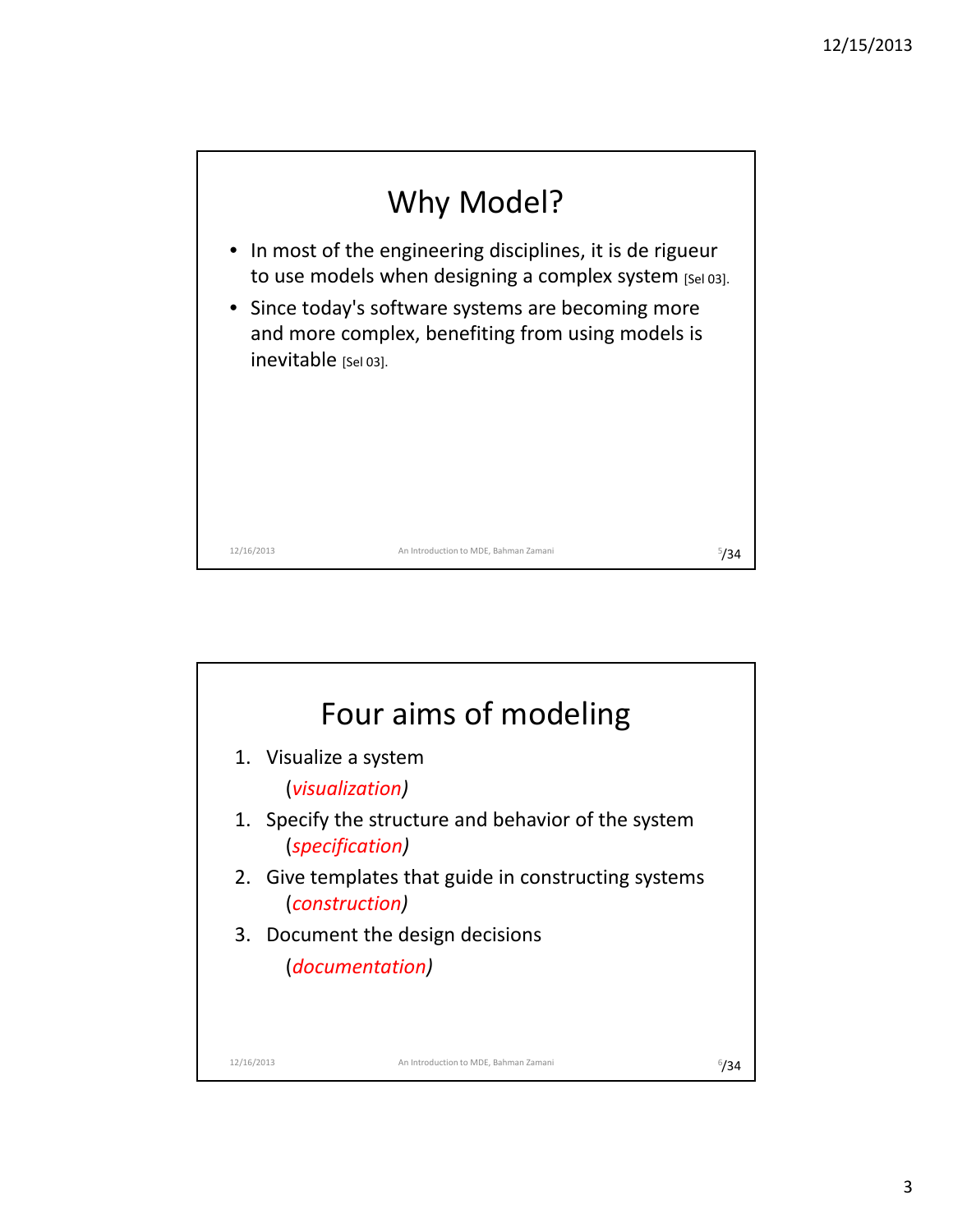

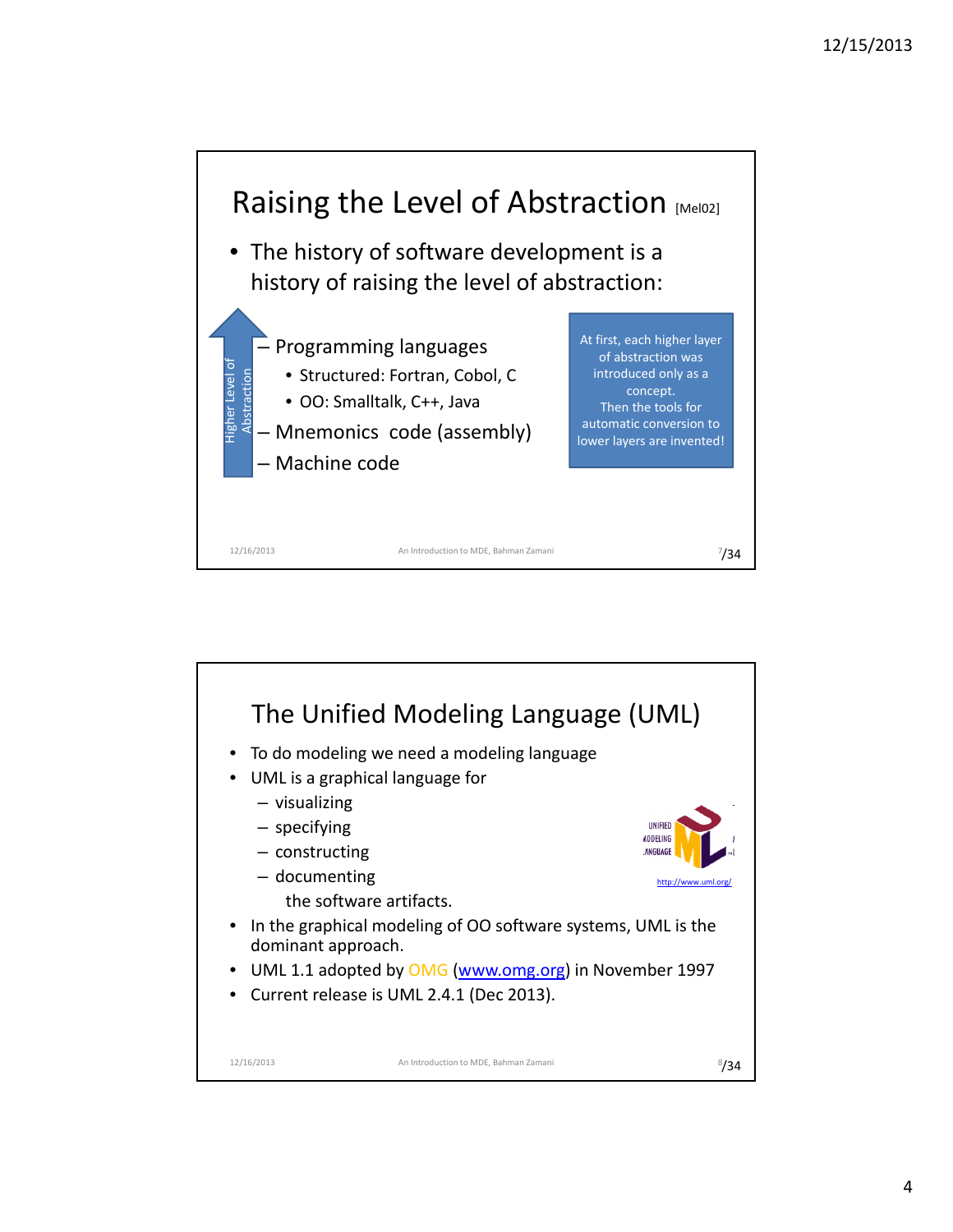

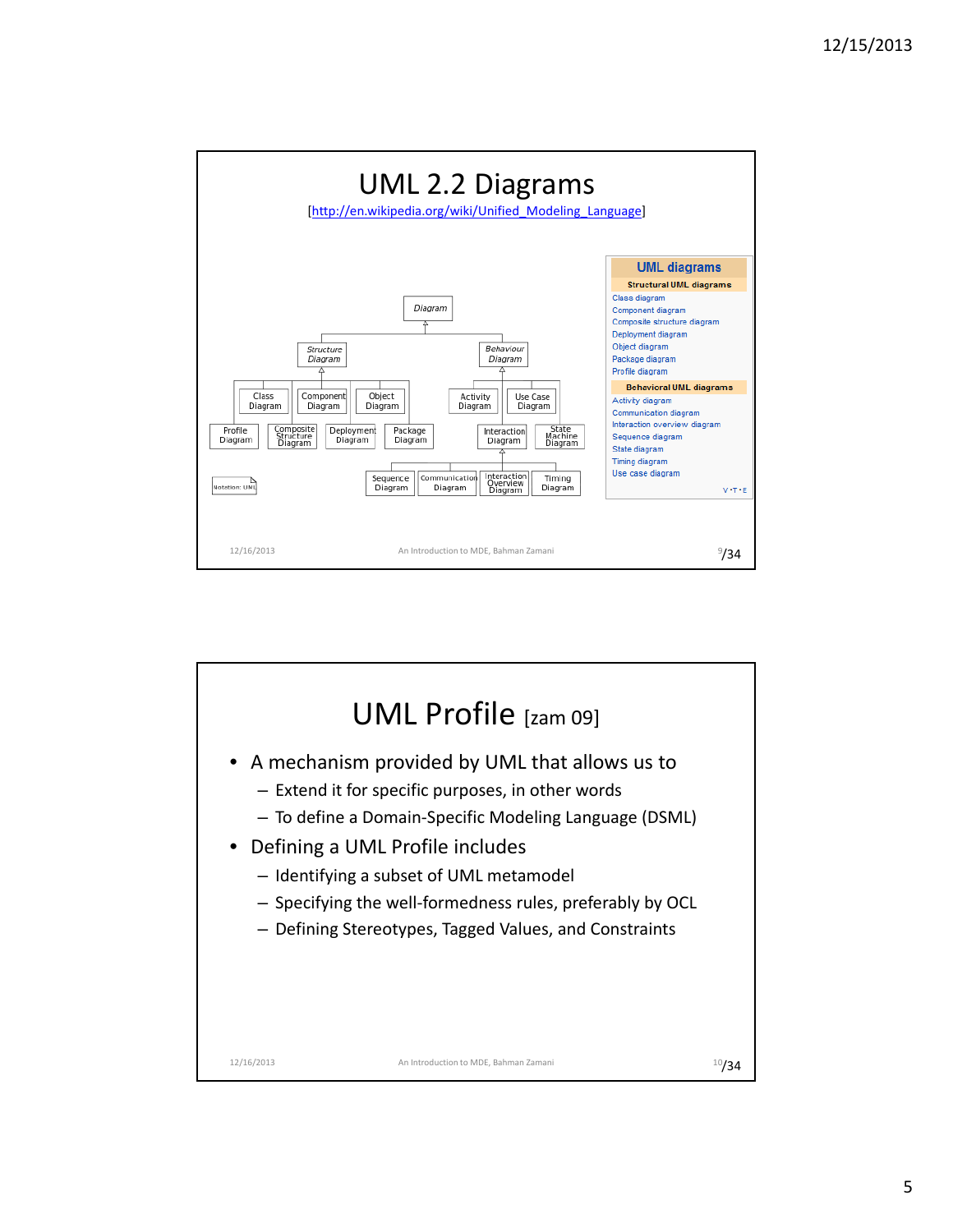

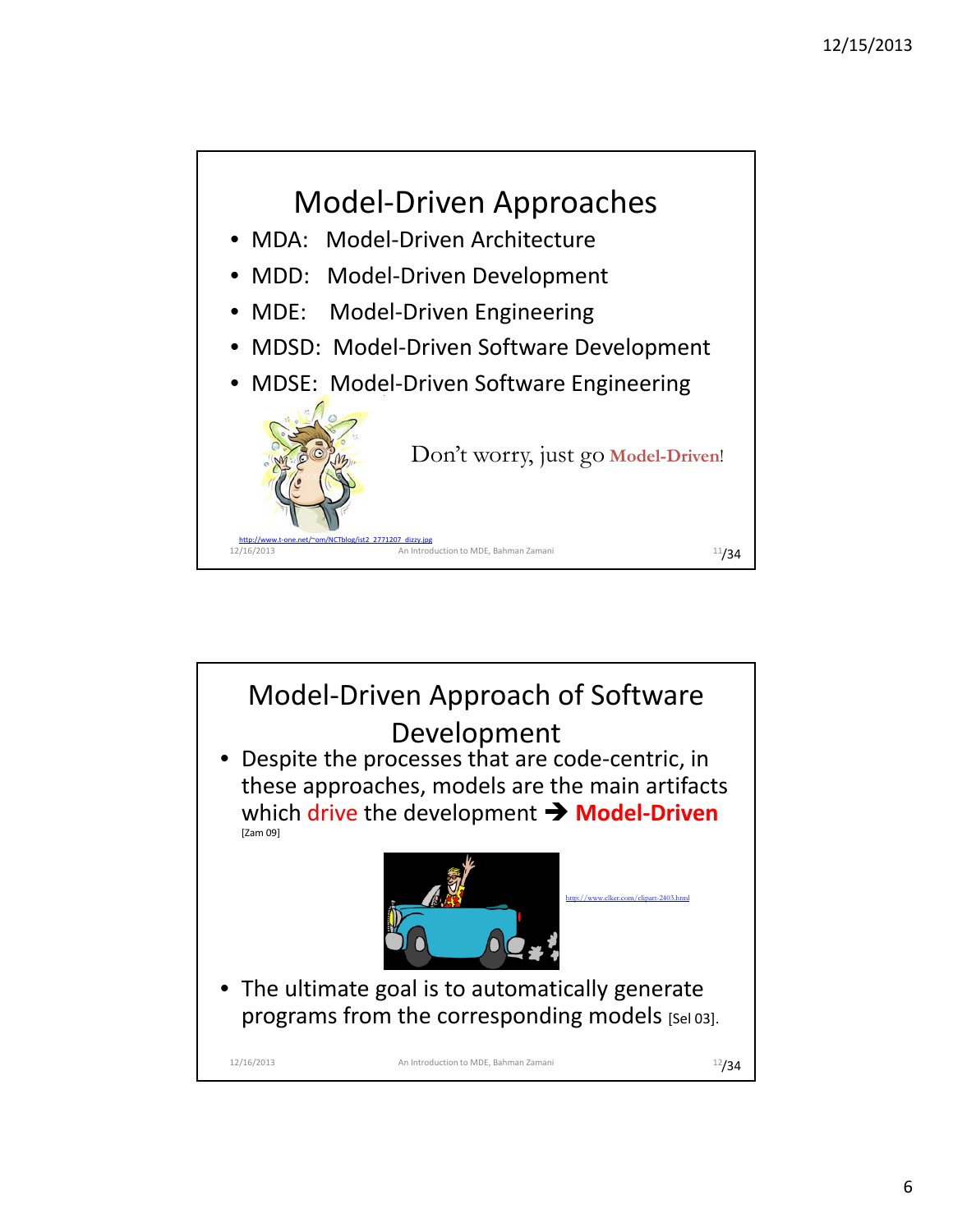

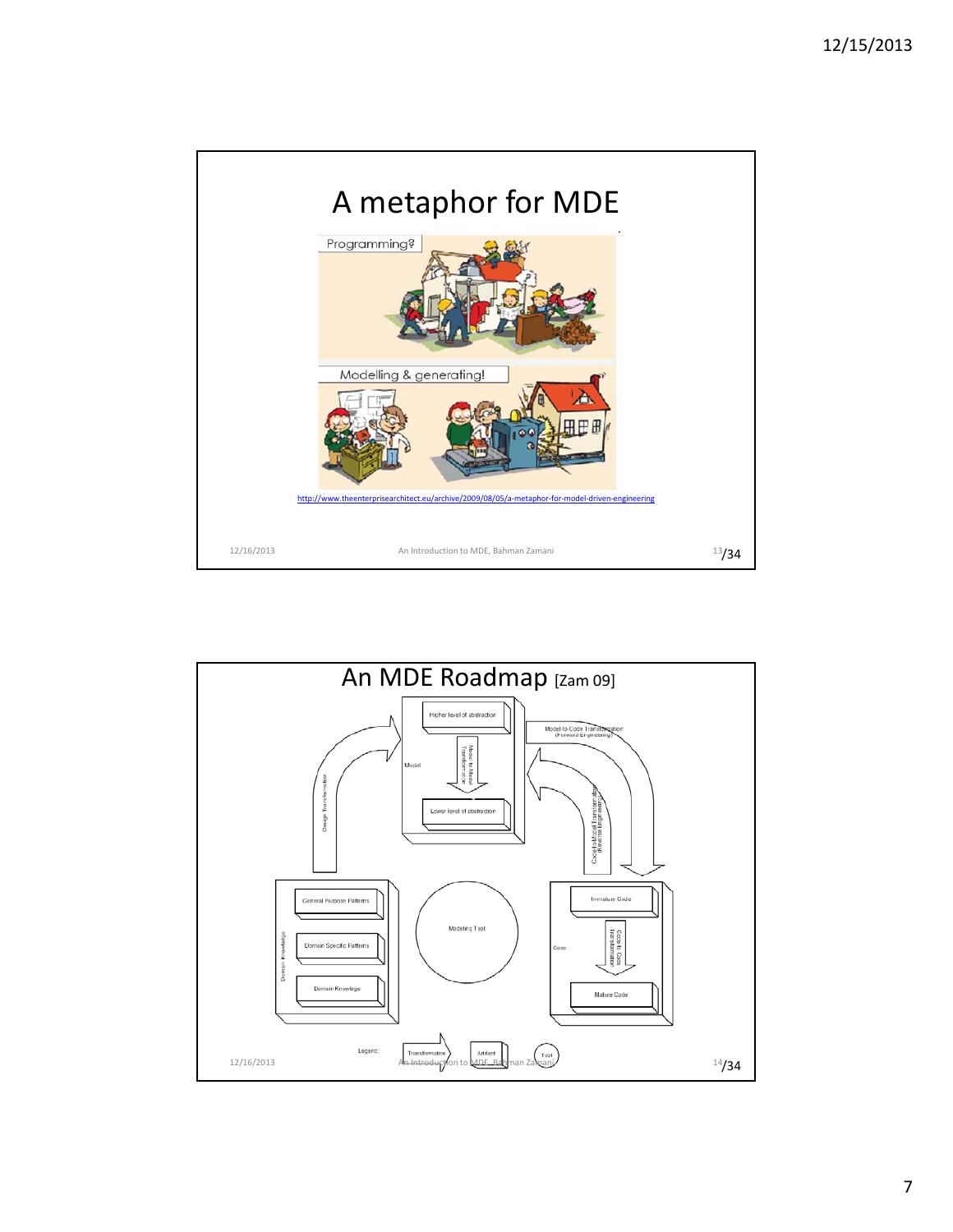

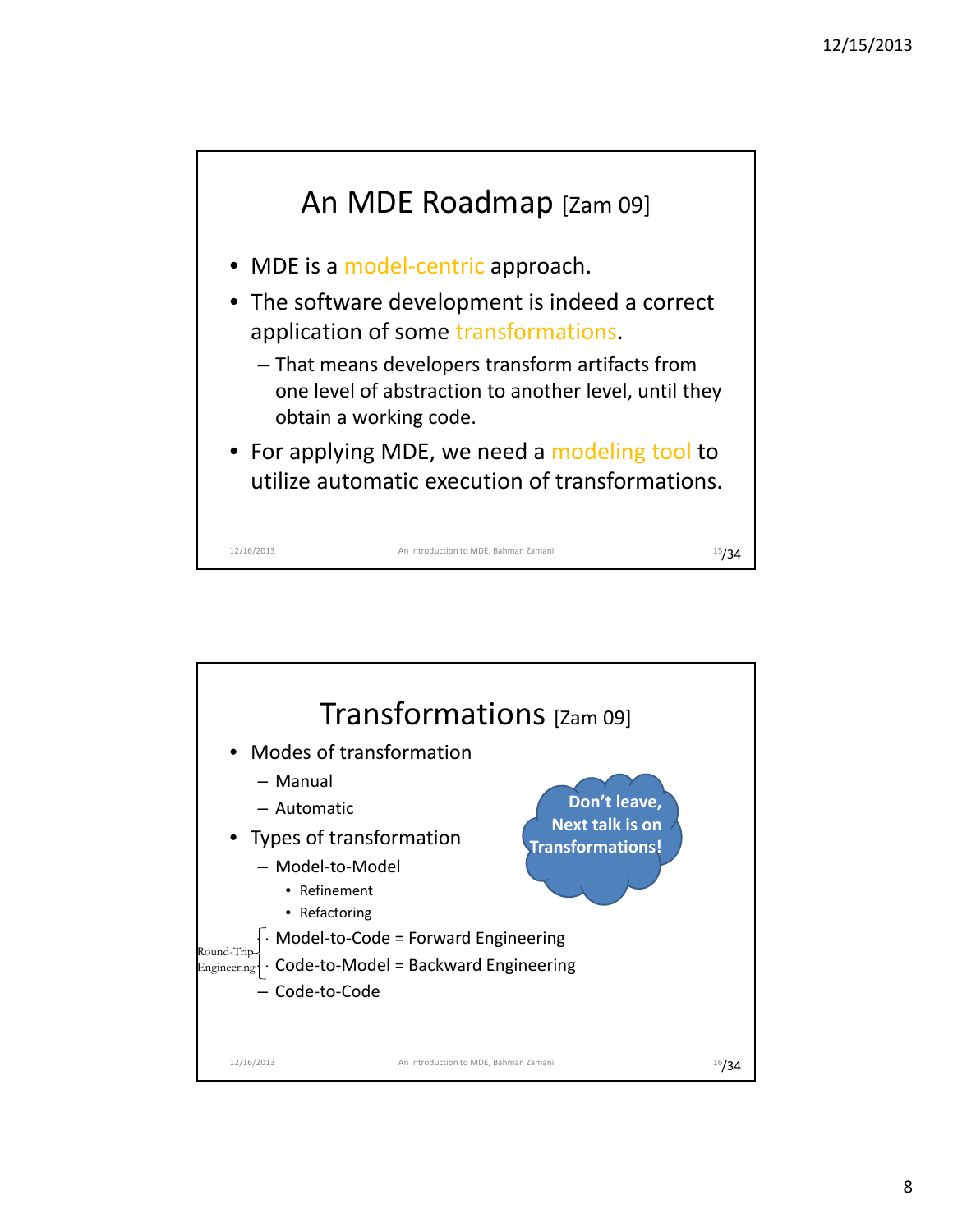

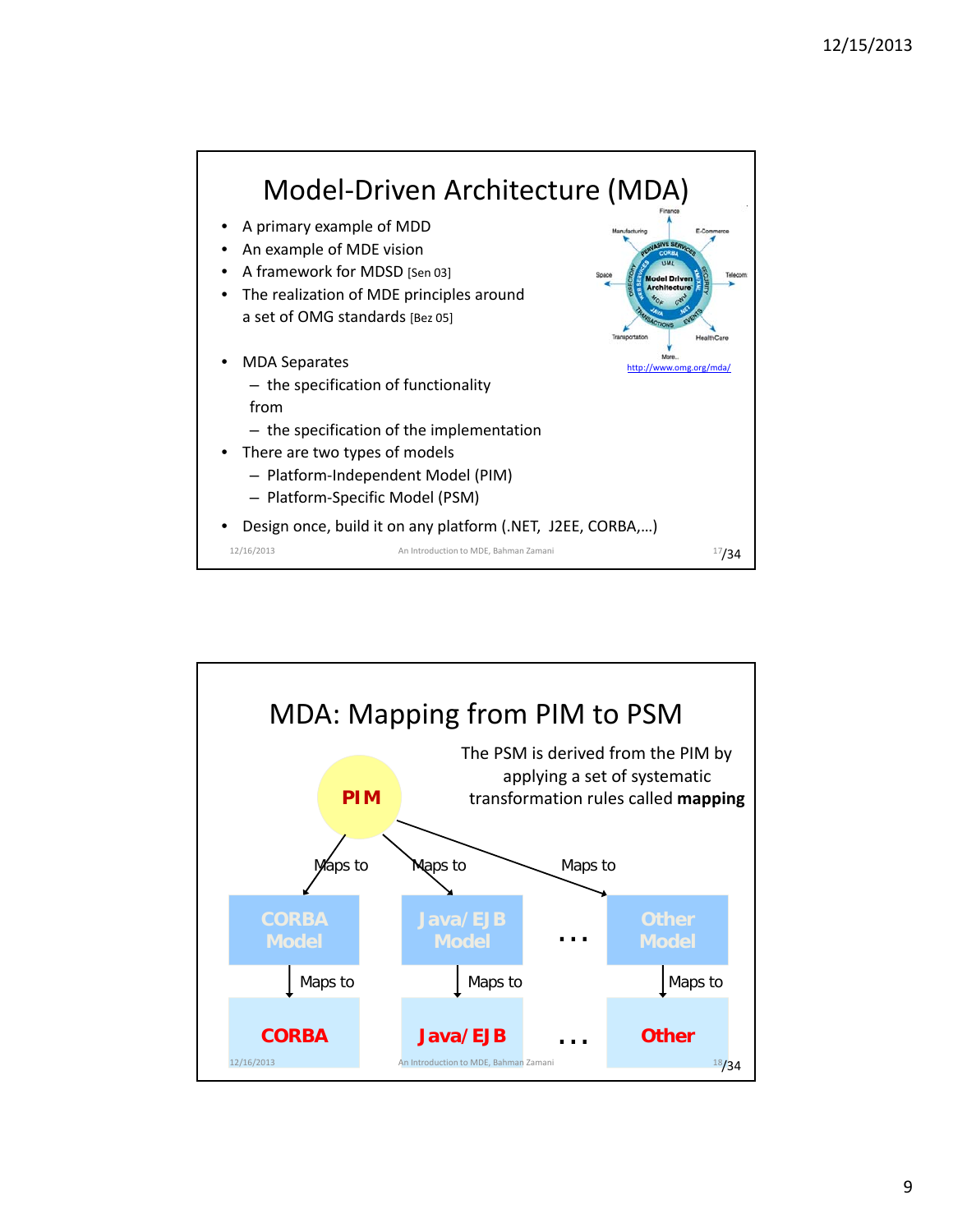

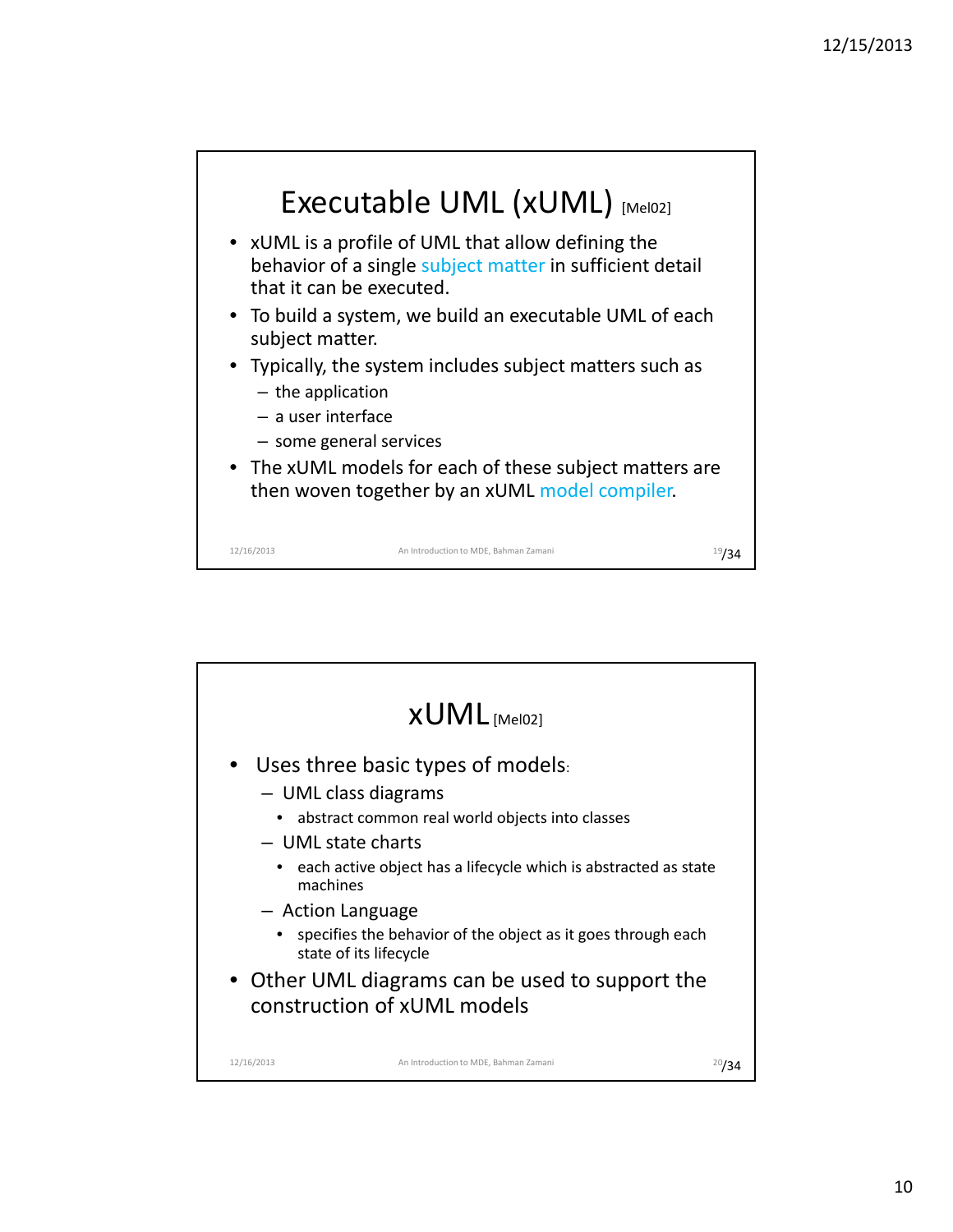|            |                                       |           | $xUML$ [Mel02]                                       | • An xUML specification comprises a set of models. |            |
|------------|---------------------------------------|-----------|------------------------------------------------------|----------------------------------------------------|------------|
|            | Concept                               | Called    | <b>Modeled As</b>                                    | <b>Expressed As</b>                                |            |
|            | the world<br>is full of things        | data      | classes<br>attributes<br>associations<br>constraints | UML class diagram                                  |            |
|            | things have<br>lifecycles             | control   | states<br>events<br>transitions<br>procedures        | UML statechart diagram                             |            |
|            | things do things at<br>each stage     | algorithm | actions                                              | action language                                    |            |
|            | Concepts in an Executable UML Model   |           |                                                      |                                                    |            |
|            |                                       |           |                                                      |                                                    |            |
| 12/16/2013 | An Introduction to MDE, Bahman Zamani |           |                                                      |                                                    | $^{21}/34$ |

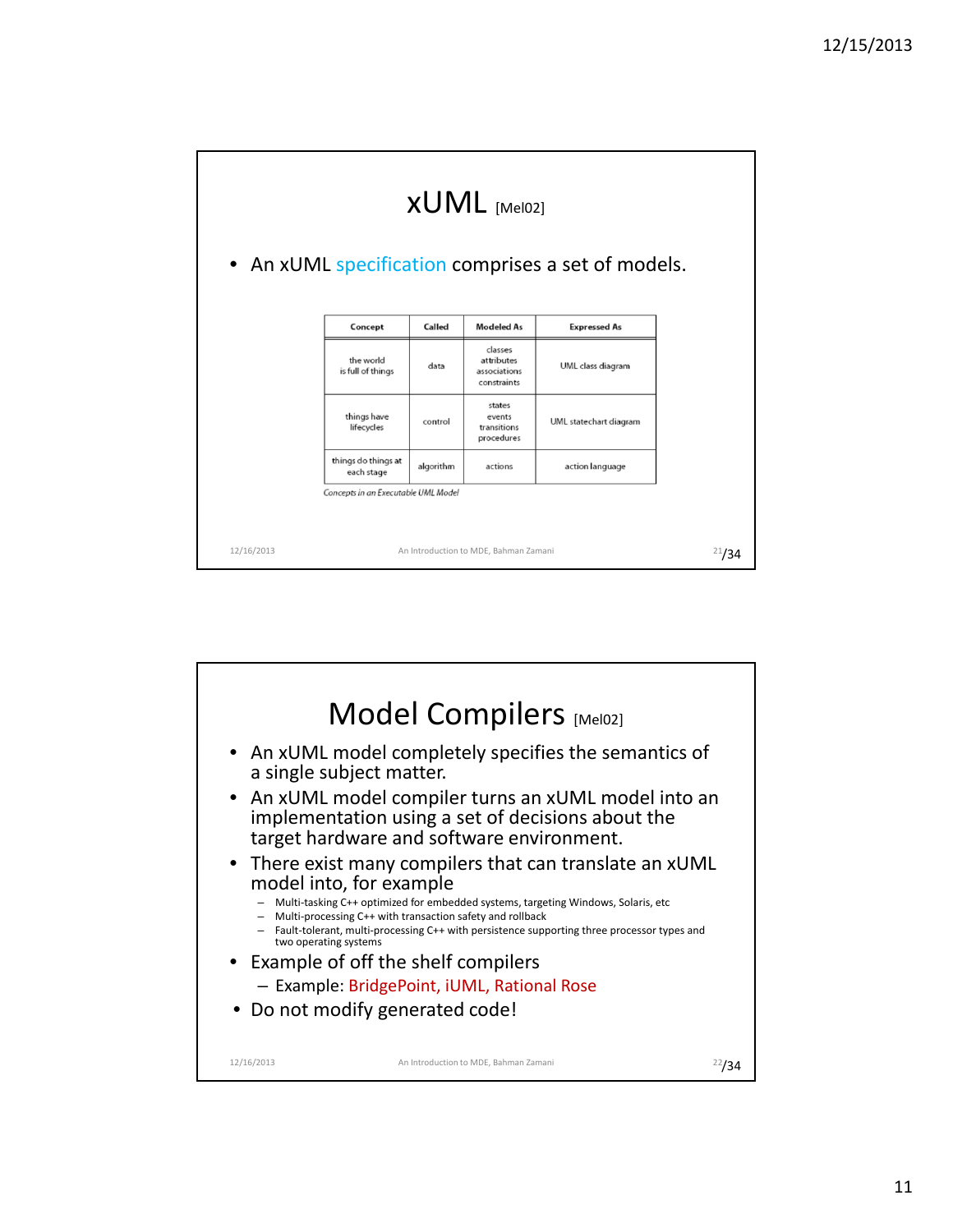

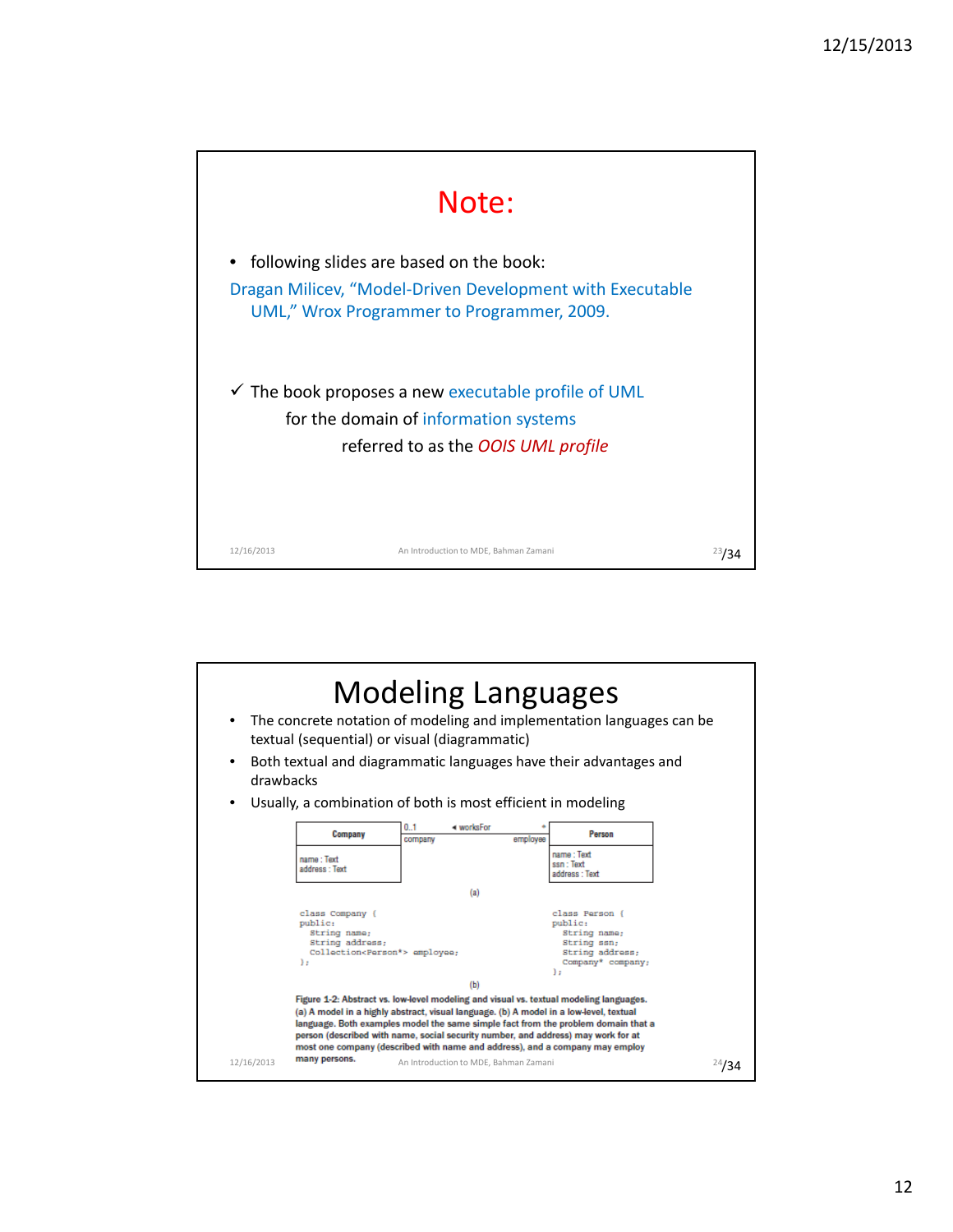

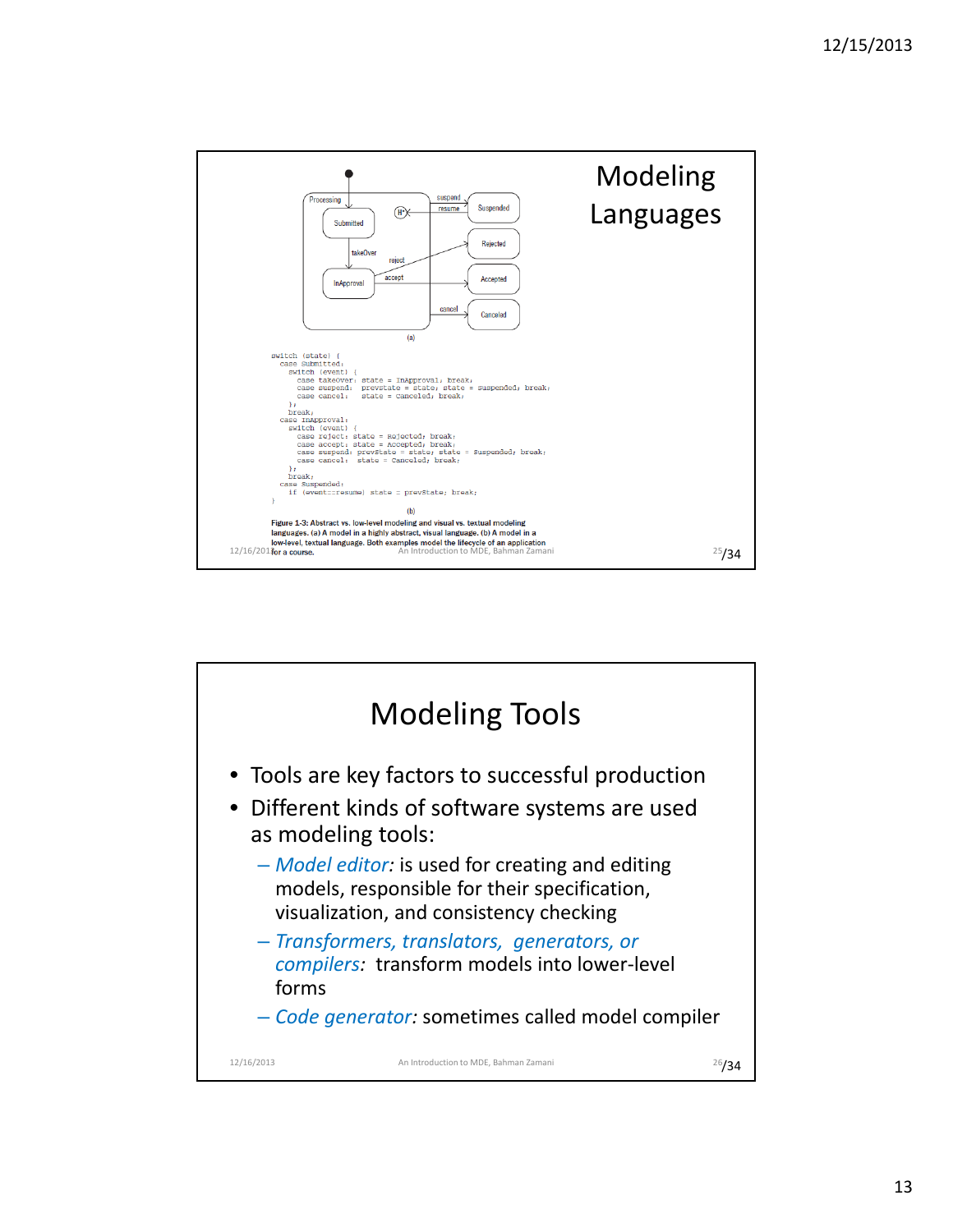

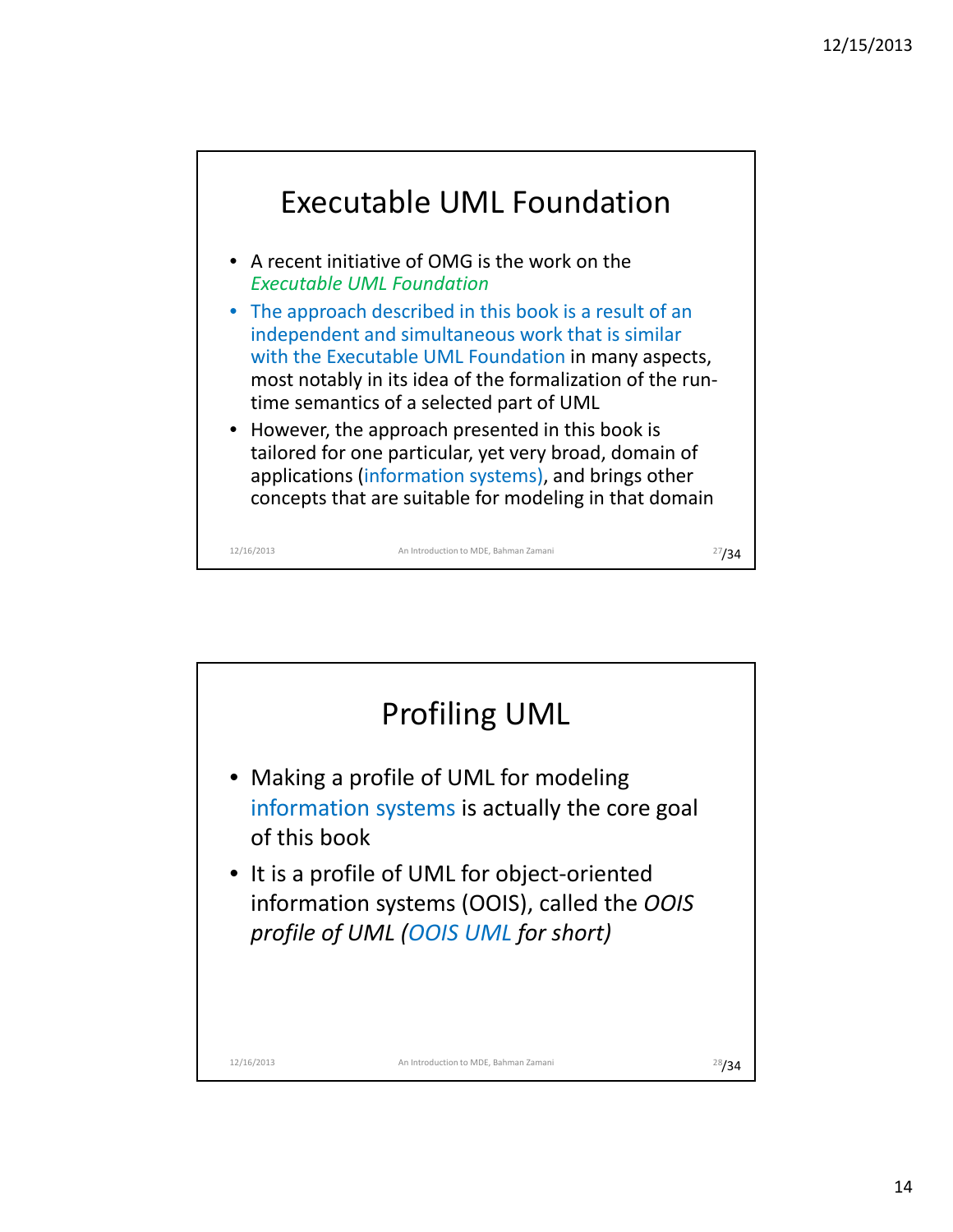

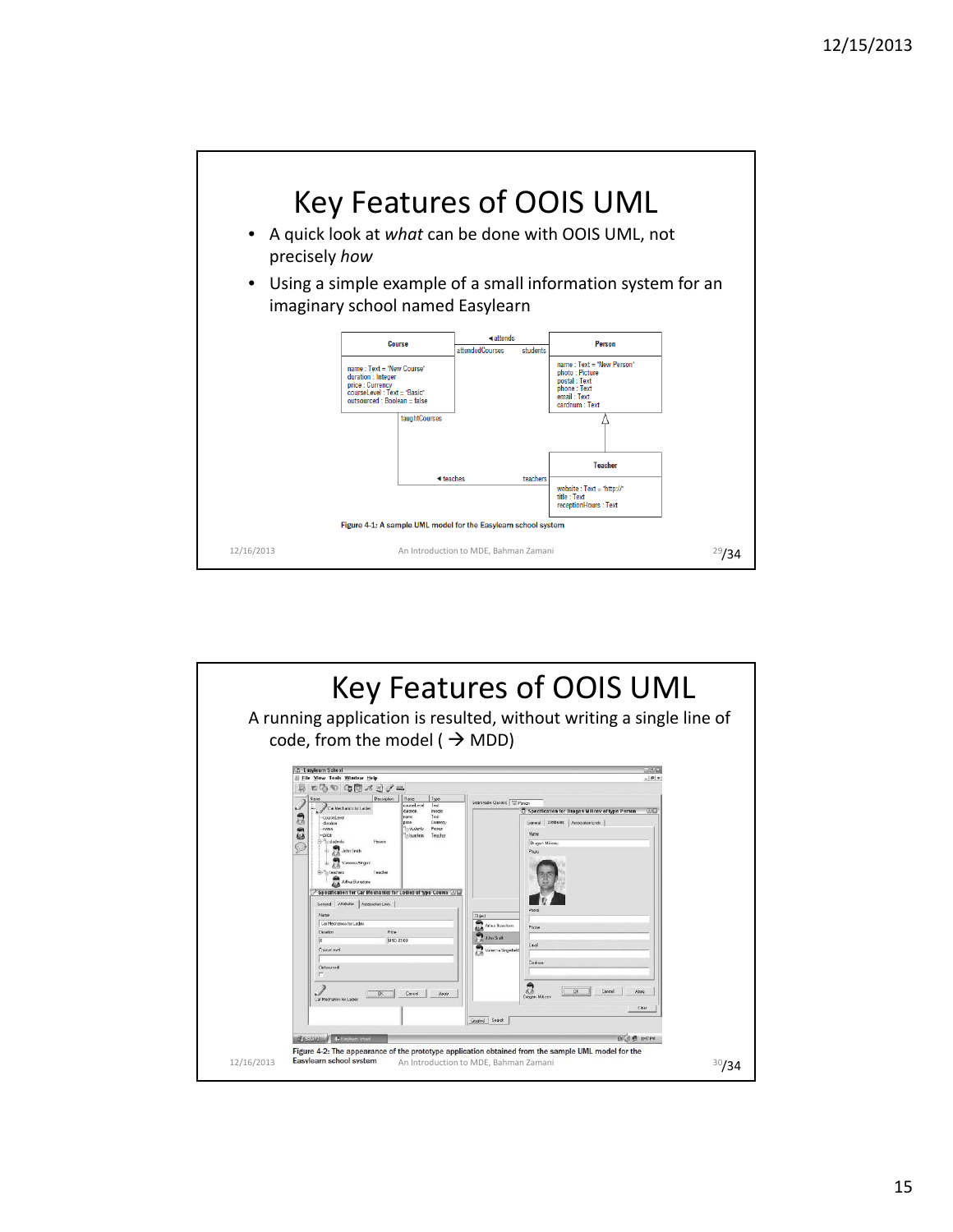